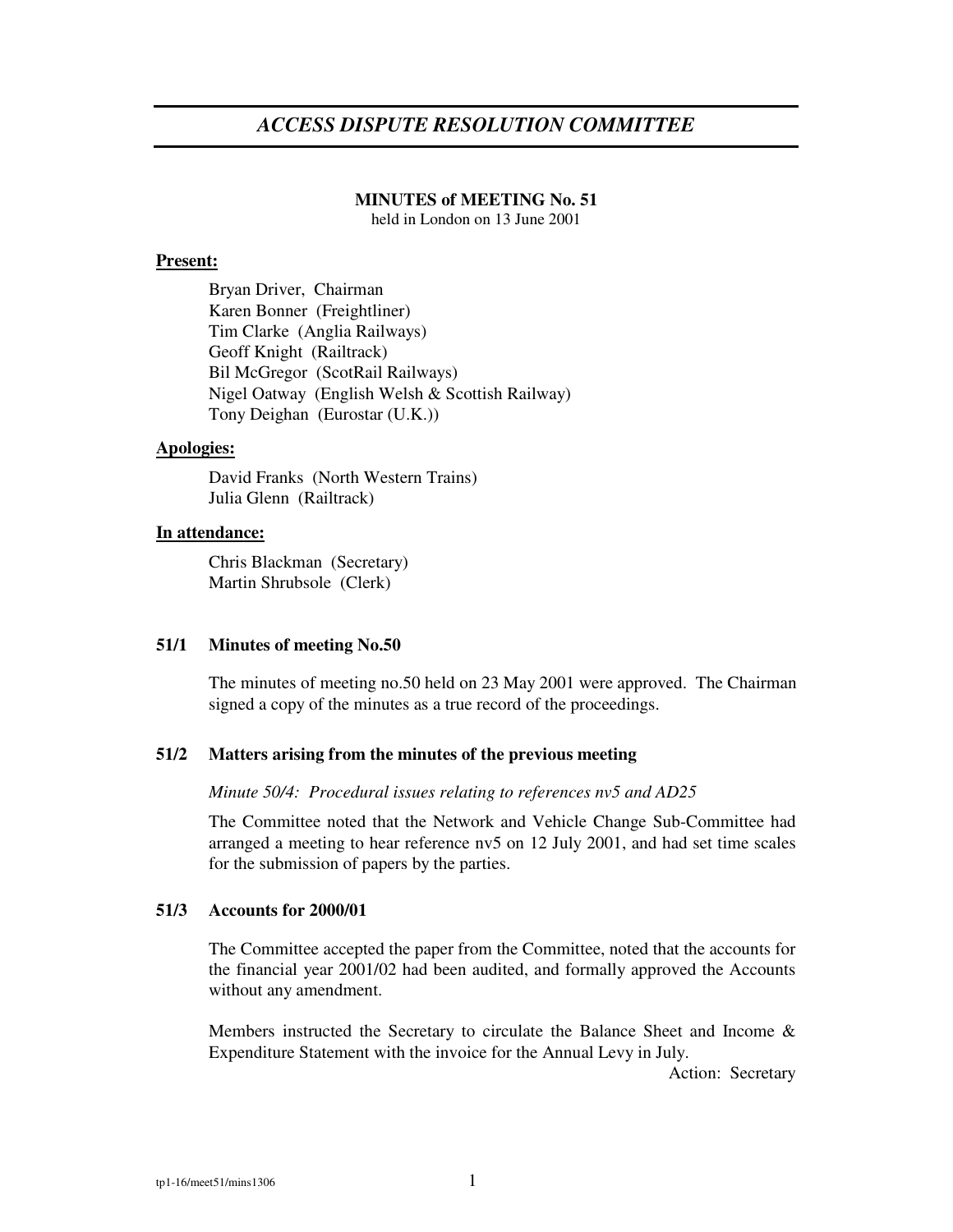#### **51/4 Draft Annual Report**

The Secretariat presented the first draft of the Annual Report for 2000/01, and sought Members' views on structure and formatting. Tim Clarke reminded other Members that the Annual Report should aim to meet the needs of people in the industry who, on encountering a problem, wish to know what case law is established so far on the issues relating to that problem. The information needs to be readily accessible and clearly expressed so as to minimise any possible misinterpretation.

Members agreed that they wished to see included in the document:

- (a) a summary of principal highlights of the year in a free-standing section, separate from those sections that provide a cumulative synopsis of case law in a format that lists items by reference to the Access Conditions.
- (b) a brief reference to the fact that it had sought legal advice about the implications of the Woolf Report and the Arbitration Act for the work of the Committee.
- (c) a paragraph, in the section concerning the activities of the Committee during the year, to mention that, as part of its stewardship of the process, the Committee had asked Industry Parties for their views on the laid down processes, and the manner in which ADRC and its sub-Committees had discharged its responsibilities.
- (d) a summary of procedural improvements already accepted, namely that:
	- (i) where no joint submission is forthcoming, then there is a procedure for parties to submit their cases separately; and
	- (ii) the Committee has already taken steps to have access to legal advice readily available during cases heard by ADRC and many cases heard by Network and Vehicle Change Committee.

In conclusion the Committee asked the Clerk to reshape the report along the lines discussed and circulate a second draft by the end of July for comments by mid-August in sufficient time to be incorporated in a final draft ready for approval at the September meeting.

## **51/5 The Woolf Reforms and Civil Procedure Rules 1999**

The Committee noted the paper prepared by the Clerk, and in particular that the objective of these two measures were broadly consistent with the Committee's procedures.

Members emphasised the necessity to adhere to prescribed procedures, and recognised that some strengthening of the Rules for general case management would be beneficial and give support to the Secretary. It therefore wished a proposal for revision of the procedures to be drawn up taking into account the recent debate concerning timescales and the involvement of the secretariat in preparation of documentation.